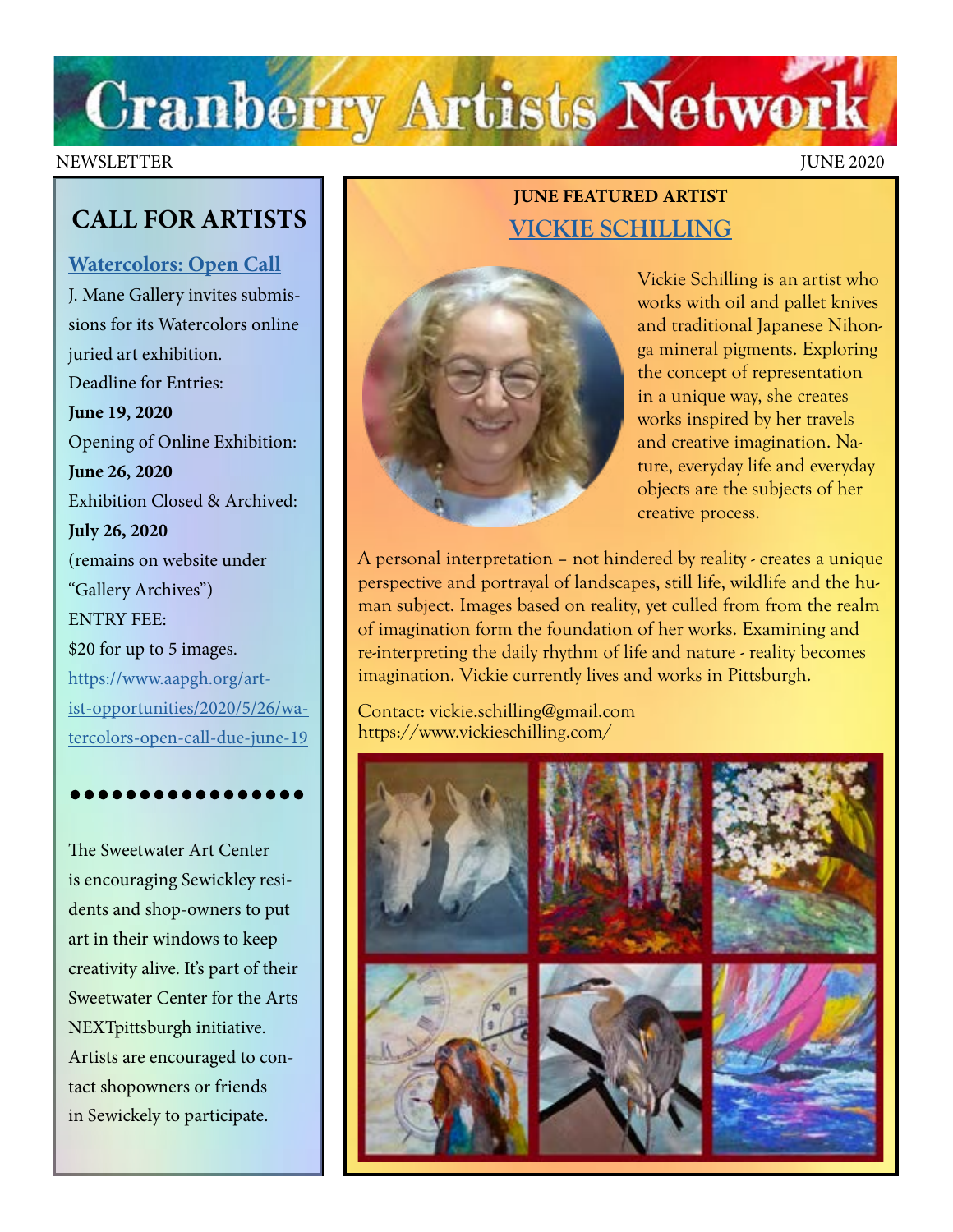### **CRANBERRY ARTISTS NETWORK 2020 CALENDAR OF EVENTS**

### **Plein Air Painting First Tuesday figure drawing**

The First Tuesday Open Drawing sessions and Plein Air drawing groups are postponed for now. We will certainly update members if these events are able to resume during the summer months. Independent Plein Air Painting is encouraged.

### **Spring 2020 show pick up**

We will update members when pick up can/will occur.

### **Annual General Membership Meeting**

We are potentially rescheduling this for a date in June, and will continue to monitor this according to the Governor's health guidelines and those that the Township puts in place.

**Martinis with Monet Art Expo** CTCC has cancelled our annual "Martinis With Monet" Art Expo and Community Days in July.

### **Back Hall Gallery**

Artist shows are up in the air for scheduling. Vicki Schilling is the contact person for this exhibition space. She and Noele continue to speak with municipal building staff and will look at the current artist schedule list and contact individuals about moving forward with a show, once we are able to hang shows.

# **Cranberry Artists Network**

### MEMBER NEWS

Congratulations to **[Cindy Gilberti](http://gilbertifineart.com/)** who won the Second Place award for her pastel "Maine" in the [West Hills Art League's](http://westhillsartleague.com/) Annual Mother's Day Show. **Gina Judy** also received an Honorable Mention for her watercolor "Happy Hounds". This year's judge was Abstract Artist Laura Domencic. CAN members **Sandra Beitsinger**, **[Colleen Tittiger](https://www.colleentittiger.com/)**, **[Debra Tobin](http://www.debratobinart.com/)** and **[James Tobin](https://jamestobinart.com/)** also had artwork in the show. To see all the full show video please visit<https://youtu.be/uWuTG1v0zd4>





The Merrick Masters Exhibit Show Opening has been rescheduled to Sunday, August 23, 2020 and the show will run thru Sunday, September 20, 2020. CAN will be well represented by many of our members including **[Dianne Bauman,](http://www.diannebauman.com/) Sandra Beitsinger, [Kathy Bischak](https://www.facebook.com/kathy.bischak), [Dona Boots](https://blogger.donabootsart.com/2019/01/welcome-to-dona-boots-art.html), [Vicki Carson](https://fineartamerica.com/profiles/vicki-carson/shop/prints), Rodica Constantine, Marge Gardner, [Diane Grguras](https://www.dianegrguras.com/), [Mary Jane Hadley](https://www.facebook.com/maryjane.hadley), Jennie Johnstone, Gadi Leshem, [Lorrie Minicozzi](https://www.climbingthewalls.net/), Gloria Pinchotti, Lynn Roberts, Linda Sant'Eufemia, [Alicia Stankay](https://www.facebook.com/alicia.stankay), [Colleen Tittiger,](https://www.colleentittiger.com/) [Debra Tobin](http://debratobinart.com)** and **[James Tobin](https://jamestobinart.com/)**.



**[Jody Neugbauer](https://dream-queststudio.blogspot.com/?fbclid=IwAR2L-mIUVLAwfpQukdMCF_jsua6VYy_GiNMtUazr3nRUiD8Lo9bxdijH6Jo)**'s gourd and clay sculpture "A voice for the voiceless no matter the cost" will be on view at the Erie art museum for the delayed 2020 Nicole & Harry Martin 97th annual Spring Show! The opening reception will be June 19, 2020, 7 - 10 pm. This piece took her over 100 hours to complete and pays tribute to all the animal activists that have lost their lives trying to protect the creatures they loved!!! May their sacrifices pay off some day so animals no longer need protection!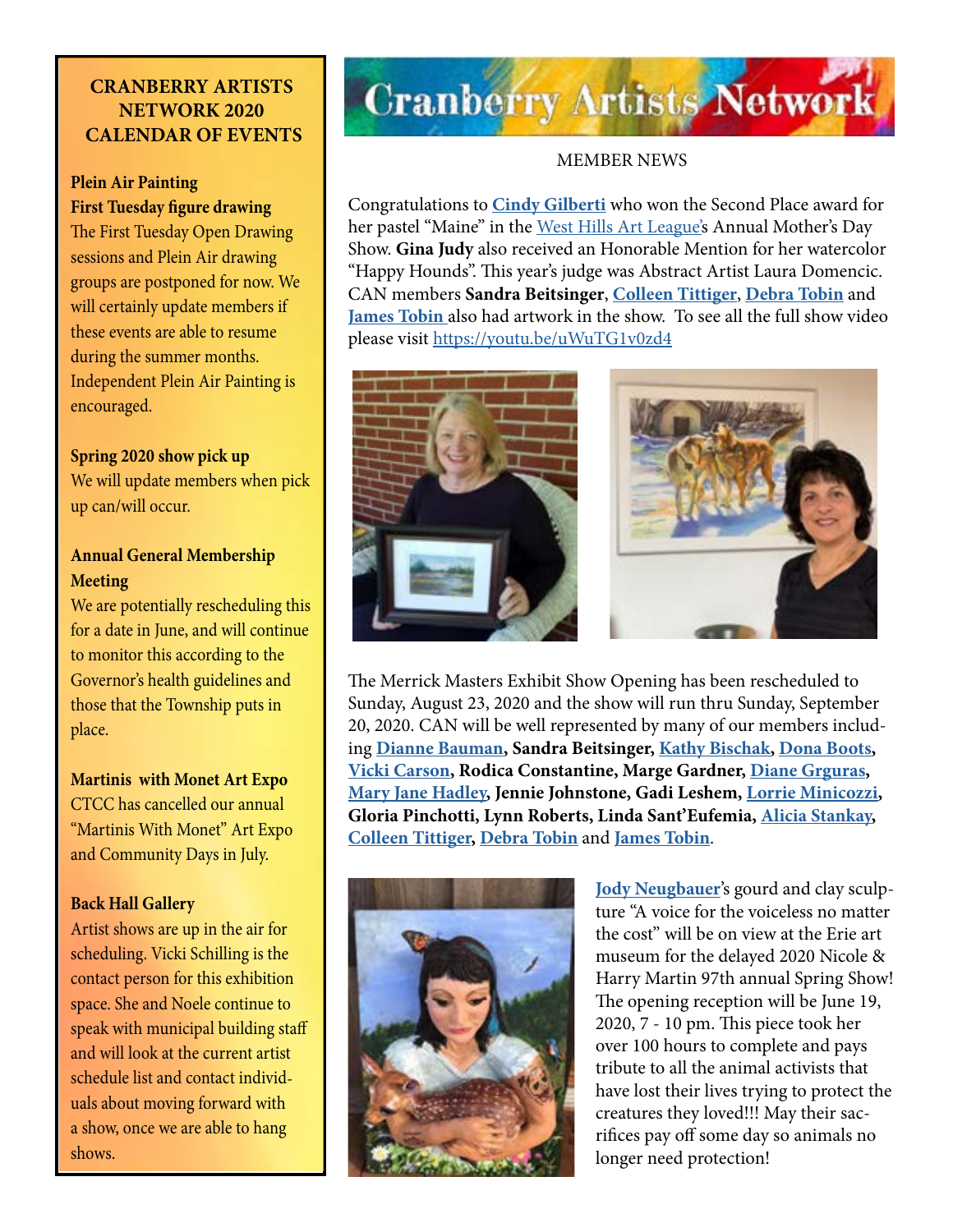

### MEMBER NEWS

**[Larry Brandstetter,](https://www.facebook.com/pages/category/Artist/Larry-Brandstetter-Doodler-379832832491777/) [James](http://jamestobinart.com)  [Tobin a](http://jamestobinart.com)nd [Debra Tobin](http://debratobinart.com)** will be among the CAN members who will be participating in the **[North Hills Art Center'](https://northhillsartcenter.org/)s Covid Creativity Virtual Show.** All the art in this NHAC virtual exhibit was created during the "Stay at Home" order, March 2020 to present. Two Categories, Adults/Teens & Kids up to age 12, for the









Peoples Choice Awards. The show will be open for People's Choice voting from June 6-30. [https://northhillsartcenter.org](https://northhillsartcenter.org/)



Mary II Mason Studio Tour and Dem

**Mary Mason** invites all to visit her metals/enamel studio tour created upon request by the Hoyt Art Center with the virtual regional show. It's her first fun yet challenging youtube video. [https://m.youtube.com/watch?v=sz-](https://m.youtube.com/watch?v=szVdo2RZDgk
)[Vdo2RZDgk](https://m.youtube.com/watch?v=szVdo2RZDgk
)

**Independent Plein Air Painting - May - Sept**  Here are some images from our members [Kathy](https://www.facebook.com/kathy.bischak)  [Bischak](https://www.facebook.com/kathy.bischak), [Doug Brown](https://www.facebook.com/profile.php?id=100000432947086) and [Diane Grguras](https://www.dianegrguras.com/). Please send your plein air pics to kbischak@comcast.net















**Cranberry Artists Network Back Hall Gallery and Glass Case Show Schedule** 

**Our Back Hall Gallery artist shows are still up in the air for scheduling. Vicki Schilling is the contact person for this exhibition space. She will contact individuals about moving forward, once we are able to hang shows.**

June 2020 (POSTPONED)

**[C. Keith Jones](http://ckeithjonesartist.com/) Case: [Jody Neugebauer](https://dream-queststudio.blogspot.com/)**

July/August 2020 **Figure Drawing Show**

September 2020 **[Colin Richards](https://www.colinrichardsart.com/) Case: [Carol Scheftic](http://convergentseries.com/)**

October 2020 **[Roc Prolongo](https://www.rocprologo.com/) Case: Linda McClausland**

November/December 2020 **Annual Holiday Show**

January 2021 **New Member Show**

February 2021 **[Abraham Darlington](https://www.facebook.com/abraham.darlington)**

> March 2021 **[Bradley Page](https://fireandfumes.com/)**

April 2021 **Marge Gardner**

Please contact Vickie Schilling, exhibitions chair with any questions

Shows@cranarts.com

Back hall gallery artists please send Kathy Bischak your bios, headshot/ photo, photos of artwork, website and contact info now so she can prepare press releases in advance.